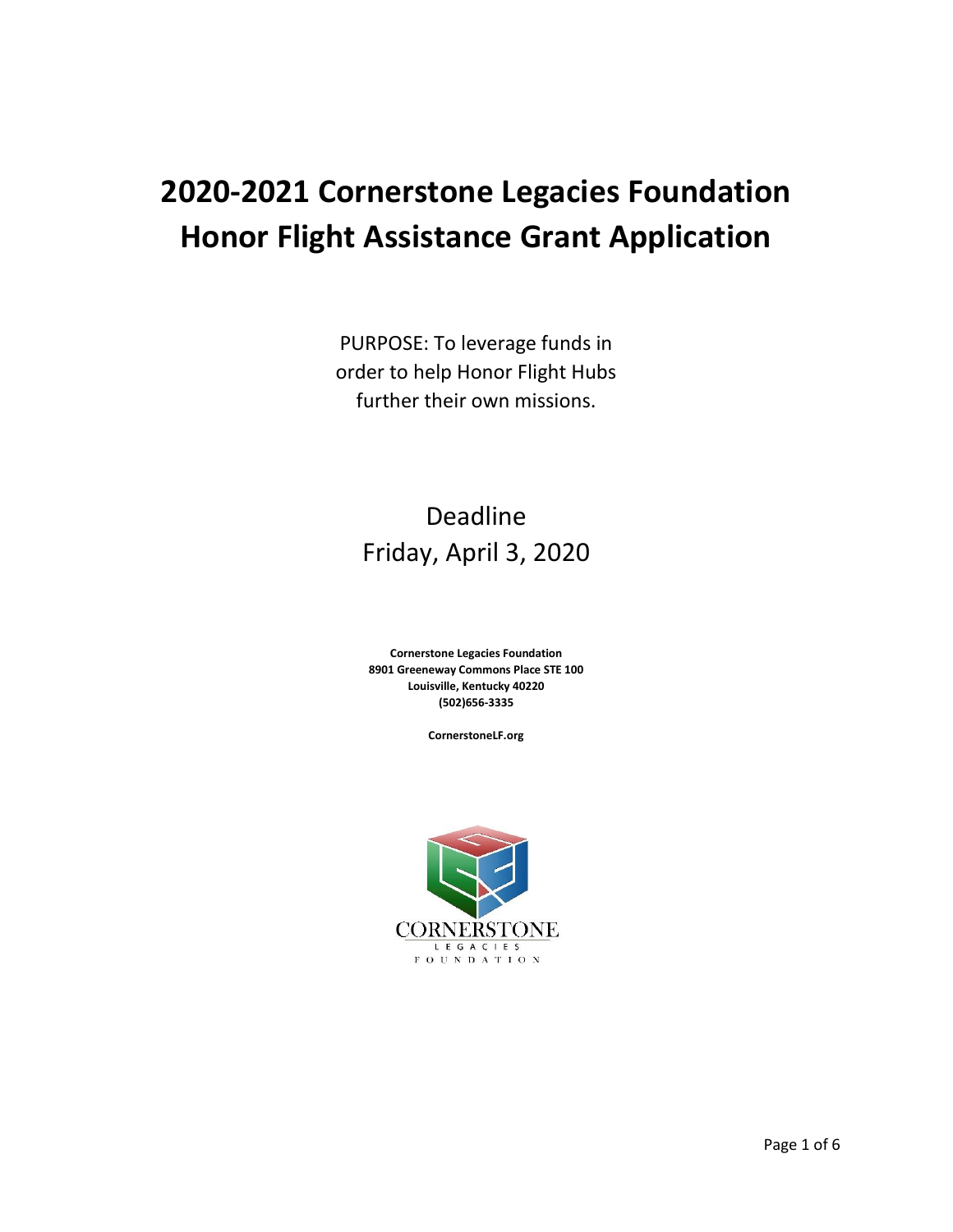### **Cornerstone Legacies Foundation Nonprofit Assistance Funds Application**

Funding Period April 17, 2020-April 16, 2021

NOTICE – PLEASE READ THE FOLLOWING STATEMENT

Proposals often receive low scores because applicants fail to follow instructions leading to uncertainty about the project goals and intended results. The clearer the details, the fewer questions a reviewer will have about the validity/feasibility of a proposal. Applicants also stand a better chance of success if they adhere to the required components of the application and information package. Please contact Cornerstone Legacies Foundation (CLF) if there are questions about aspects of the proposal.

#### **BACKGROUND**

Cornerstone Legacies Foundations wants to aid in the missions of Honor Flight Hubs across the nation.

Priority will be given to Hubs based on their projected impact.

#### **Who Can Apply?**

Any Honor Flight Hub who is a 501(c)(3) nonprofit shall be eligible to apply.

#### **NONPROFIT ASSISTANCE**

#### **1.** NONPROFIT ASSISTANCE INFORMATION

- a. Applicant shall demonstrate that the nonprofit will remain financially viable after funds have been expended.
- b. Applicant shall submit quarterly reports on July 17, 2020, October 16, 2020, January 15, 2021 and a final report on April 16, 2021. The project deadline is April 16, 2021.
- c. The funds shall be spent by April 16, 2021, unless extended by written agreement between the applicant and Cornerstone Legacies Foundation. *Extension requests must be submitted no later than sixty (60) days prior to April 16, 2021.*
- d. In the application, provide an estimate based on a vendor quote for all purchases.
- e. Only one application per Nonprofit.
- f. Unspent funds and funds not expended in accordance with the agreement shall be returned to CLF within forty-five (45) days of board notification.
- g. No changes or substitutions are allowed after the agreement is accepted by CLF board without prior written approval from the board.
- **2.** ELIGIBLE EXPENDITURES for the Cornerstone Legacies Foundation Honor Flight Assistance Grant
	- a. Funds from this grant are only intended for Honor Flight Hubs to pay for its monthly cost associated with the use of Honor Apps. A software application designed to improve the process of carrying out the mission of honoring veterans.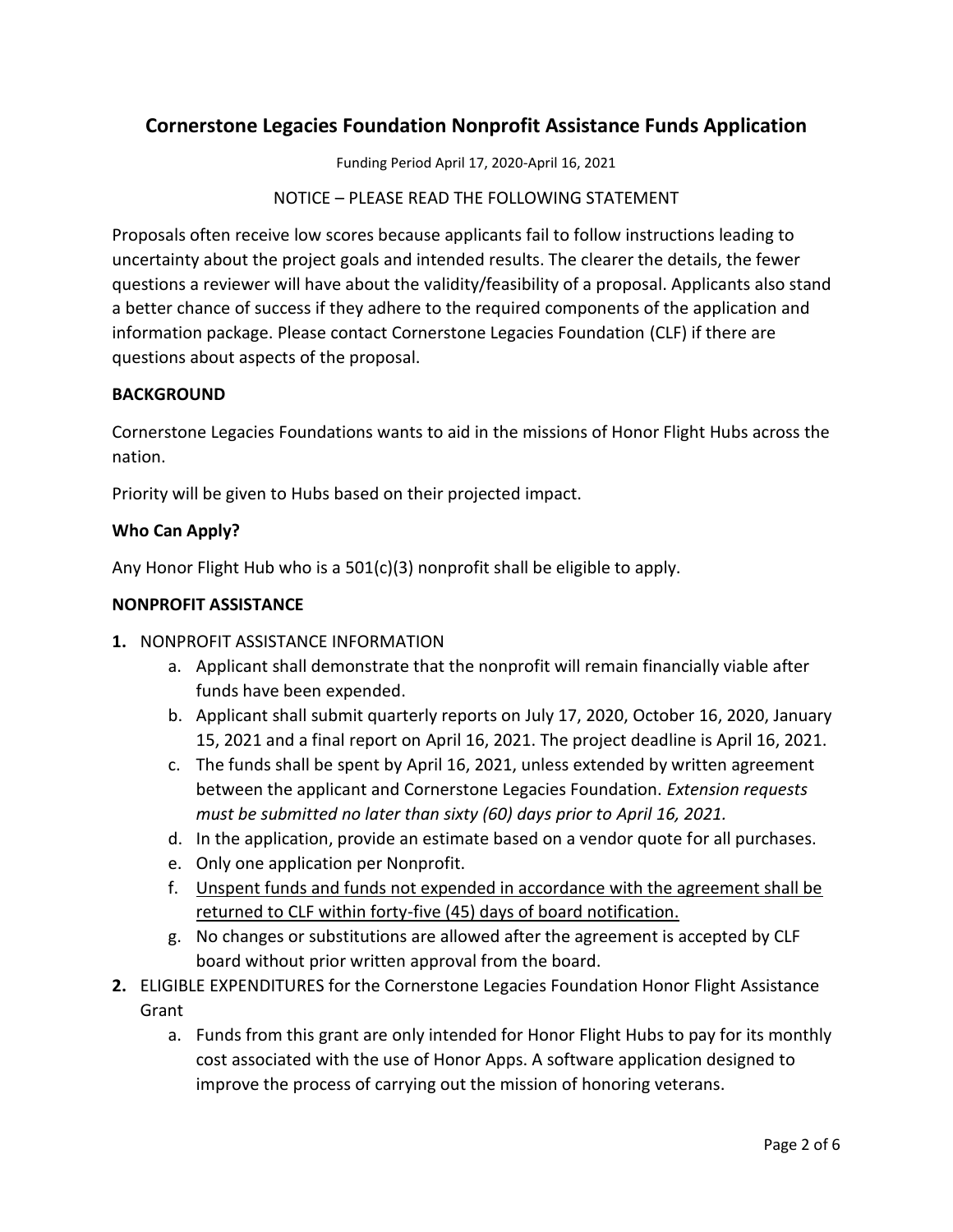## **2020-2021 Cornerstone Legacies Foundation Nonprofit Assistance Application Submission Details**

Send the completed application to:

Cornerstone Legacies Foundation ATTN: James Russell Bushong, Director 8901 Greeneway Commons Pl. STE 100 Louisville, KY 40220

## **In order to be eligible for funds, the application MUST BE postmarked no later than Tuesday, March 31, 2020 or hand-delivered to Cornerstone Legacies Foundation no later than 4:00 pm on Friday, April 3, 2020.**

#### **Most frequent errors seen on applications:**

- 1) Failure to address all items.
- 2) Failure to provide details about the validity of financial viability of a nonprofit.
- 3) Failure to adhere to the required components of the application and information package.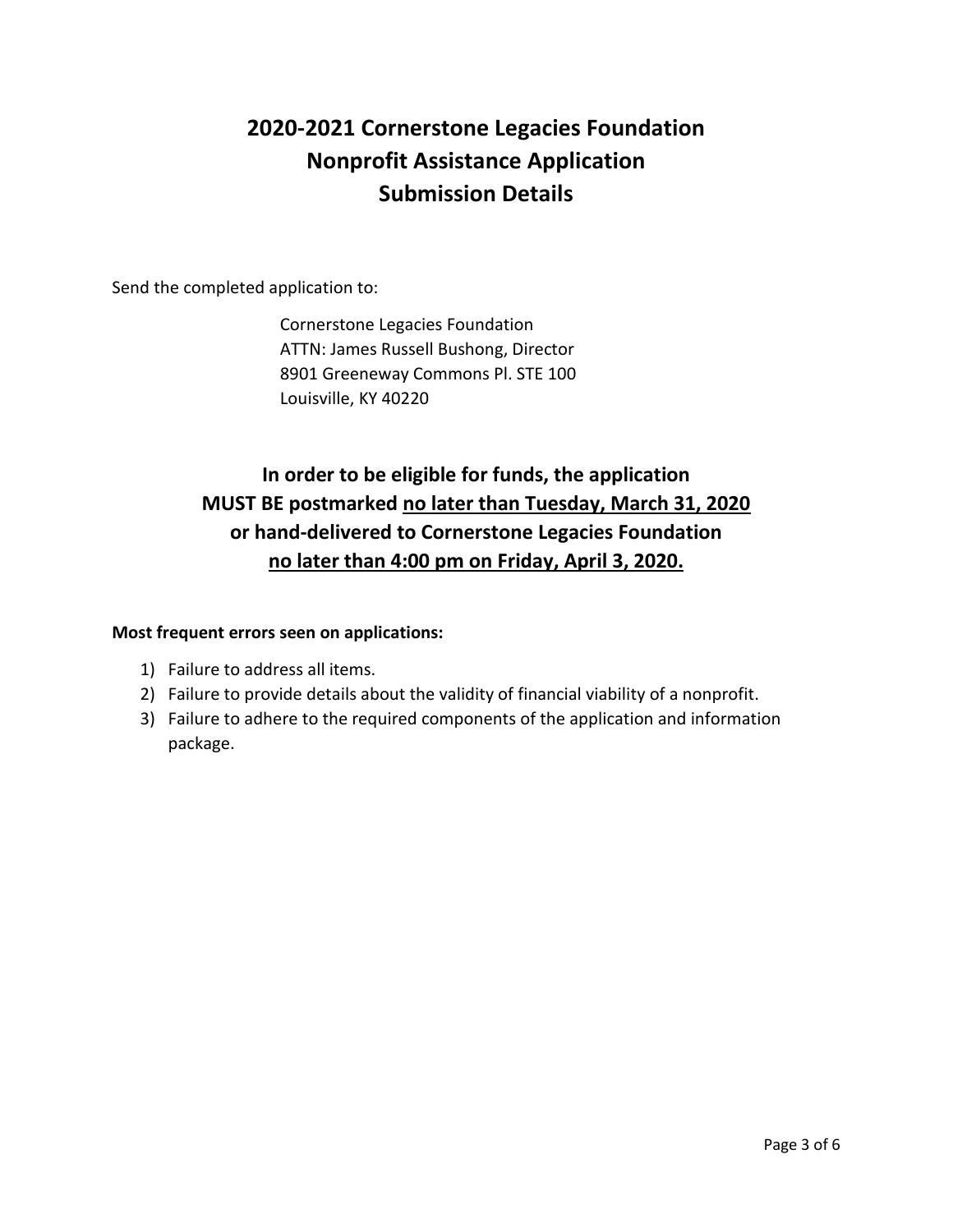|                                                                                                   |                                    | 2020-2021 Cornerstone Legacies Foundation                                                           |                   |                                                                                            |  |  |
|---------------------------------------------------------------------------------------------------|------------------------------------|-----------------------------------------------------------------------------------------------------|-------------------|--------------------------------------------------------------------------------------------|--|--|
|                                                                                                   |                                    | <b>Nonprofit Assistance Funds Application</b>                                                       |                   |                                                                                            |  |  |
|                                                                                                   |                                    |                                                                                                     |                   |                                                                                            |  |  |
|                                                                                                   | Cornerstone Legacies Foundation    |                                                                                                     |                   |                                                                                            |  |  |
|                                                                                                   | 8901 Greeneway Commons Pl. STE 100 |                                                                                                     |                   |                                                                                            |  |  |
|                                                                                                   |                                    | Louisville, Kentucky 40220                                                                          |                   | <b>FOUNDATION</b>                                                                          |  |  |
|                                                                                                   |                                    | (502) 656-3335                                                                                      | CornerstoneLF.org |                                                                                            |  |  |
| <b>SECTION 1 - Applicant Information</b><br><b>PARTA</b>                                          |                                    |                                                                                                     |                   |                                                                                            |  |  |
| <b>Applicant Name:</b>                                                                            |                                    |                                                                                                     | Nonprofit         |                                                                                            |  |  |
|                                                                                                   |                                    |                                                                                                     | Name:             |                                                                                            |  |  |
| Address:                                                                                          |                                    |                                                                                                     | Phone:            |                                                                                            |  |  |
|                                                                                                   |                                    |                                                                                                     | Fax:              |                                                                                            |  |  |
| City/State/Zip:                                                                                   |                                    |                                                                                                     | E-mail:           |                                                                                            |  |  |
|                                                                                                   |                                    |                                                                                                     |                   |                                                                                            |  |  |
| <b>Official Signatory</b>                                                                         |                                    |                                                                                                     |                   | Position: □Board chair/president                                                           |  |  |
| for Applicant:                                                                                    |                                    |                                                                                                     |                   | $ $ Director $\Box$ Founder                                                                |  |  |
| Address:                                                                                          |                                    |                                                                                                     | Phone:            |                                                                                            |  |  |
|                                                                                                   |                                    |                                                                                                     | Fax:              |                                                                                            |  |  |
| City/State/Zip:                                                                                   |                                    |                                                                                                     | E-mail:           |                                                                                            |  |  |
|                                                                                                   |                                    |                                                                                                     |                   |                                                                                            |  |  |
| <b>Public Charity Status:</b>                                                                     |                                    | $\exists$ 501(c)(3). $\Box$ Other.                                                                  |                   |                                                                                            |  |  |
| EIN:                                                                                              |                                    |                                                                                                     |                   |                                                                                            |  |  |
|                                                                                                   |                                    | <b>SECTION 2 - Authorized Signature</b>                                                             |                   |                                                                                            |  |  |
| I hereby certify that the submission of this application has been duly authorized by the          |                                    |                                                                                                     |                   |                                                                                            |  |  |
| governing body of the entity, and that I am legally authorized to sign the application.           |                                    |                                                                                                     |                   |                                                                                            |  |  |
| <b>Printed Name</b>                                                                               | Signature                          |                                                                                                     |                   | Date                                                                                       |  |  |
|                                                                                                   |                                    |                                                                                                     |                   |                                                                                            |  |  |
| <b>SECTION 3 - Details of Funds Usage</b><br><b>PART B</b>                                        |                                    |                                                                                                     |                   |                                                                                            |  |  |
| Answer the following questions on a separate sheet of paper. Use additional pages as              |                                    |                                                                                                     |                   |                                                                                            |  |  |
|                                                                                                   |                                    |                                                                                                     |                   | necessary. Each response must be numbered to correspond to the question. Applications will |  |  |
| be evaluated based upon responses.                                                                |                                    |                                                                                                     |                   |                                                                                            |  |  |
| Description<br>A)                                                                                 |                                    |                                                                                                     |                   |                                                                                            |  |  |
| benefit.                                                                                          |                                    | 1) List the service area by physical boundaries - include cities, counties, etc. that will actively |                   |                                                                                            |  |  |
| Are the benefits provided by the Nonprofit otherwise unavailable in the service area?<br>2)       |                                    |                                                                                                     |                   |                                                                                            |  |  |
| Describe how and why the requested funds are needed to further the Nonprofit's mission.<br>3)     |                                    |                                                                                                     |                   |                                                                                            |  |  |
| Provide a timeline for the implementation of funds.<br>4)                                         |                                    |                                                                                                     |                   |                                                                                            |  |  |
| Advertising<br>B)                                                                                 |                                    |                                                                                                     |                   |                                                                                            |  |  |
| What media type (specify radio, TV, newspaper, social media etc.) will you use to advertise<br>1) |                                    |                                                                                                     |                   |                                                                                            |  |  |
| your nonprofits partnership with Cornerstone Legacies Foundation? Describe the proposed           |                                    |                                                                                                     |                   |                                                                                            |  |  |
| advertising. Include the target audience and media to be used.                                    |                                    |                                                                                                     |                   |                                                                                            |  |  |
| Identify any advertising partners and how/what they contribute.<br>2)                             |                                    |                                                                                                     |                   |                                                                                            |  |  |
| <b>Service or Personnel</b><br>C)                                                                 |                                    |                                                                                                     |                   |                                                                                            |  |  |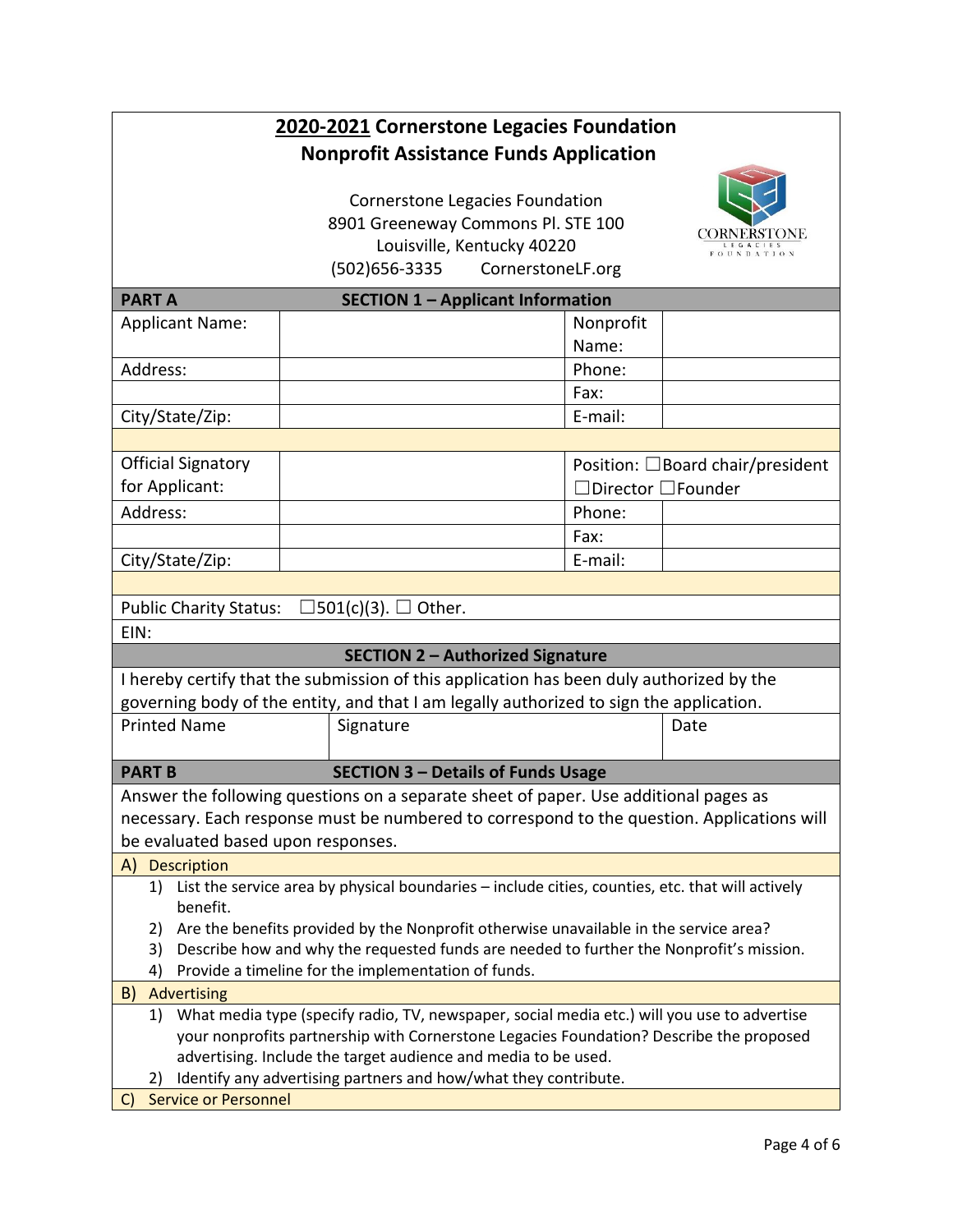| 1)                         | List hourly rate and number of hours projected to work.                                       |                 |  |  |  |
|----------------------------|-----------------------------------------------------------------------------------------------|-----------------|--|--|--|
| D)                         | <b>Project Sustainability</b>                                                                 |                 |  |  |  |
| 1)                         | Describe if the nonprofit will remain financially viable after grant funds have been expended |                 |  |  |  |
|                            | to consider use of Honor Apps.                                                                |                 |  |  |  |
| 2)                         | Identify potential sources of revenue or time that could be generated for your nonprofit from |                 |  |  |  |
|                            | the use of these funds. Is it anticipated that the funds will generate revenue or time?       |                 |  |  |  |
| 3)                         | Describe the criteria and methods to be used for measuring success of the funds use.          |                 |  |  |  |
|                            | <b>SECTION 4 - Use of Funds</b><br><b>PART B</b>                                              |                 |  |  |  |
|                            | Complete the budget table below. The cost should be an estimate based on a vendor quote.      |                 |  |  |  |
|                            | Complete for all areas that apply                                                             |                 |  |  |  |
| <b>Program Advertising</b> |                                                                                               | <b>Estimate</b> |  |  |  |
|                            |                                                                                               |                 |  |  |  |
|                            |                                                                                               |                 |  |  |  |
|                            |                                                                                               |                 |  |  |  |
|                            |                                                                                               |                 |  |  |  |
|                            |                                                                                               |                 |  |  |  |
|                            | Advertising Total=                                                                            |                 |  |  |  |
| <b>Service</b>             |                                                                                               | <b>Estimate</b> |  |  |  |
| $1st$ month                |                                                                                               |                 |  |  |  |
| $2nd$ month                |                                                                                               |                 |  |  |  |
| 3rd month                  |                                                                                               |                 |  |  |  |
| 4 <sup>th</sup> month      |                                                                                               |                 |  |  |  |
| 5 <sup>th</sup> month      |                                                                                               |                 |  |  |  |
| 6 <sup>th</sup> month      |                                                                                               |                 |  |  |  |
|                            | Service or Personnel Total=                                                                   |                 |  |  |  |
| Other - Specify            |                                                                                               | <b>Estimate</b> |  |  |  |
|                            |                                                                                               |                 |  |  |  |
|                            |                                                                                               |                 |  |  |  |
|                            |                                                                                               |                 |  |  |  |
|                            |                                                                                               |                 |  |  |  |
|                            |                                                                                               |                 |  |  |  |
|                            |                                                                                               |                 |  |  |  |
|                            | Other Request Total=                                                                          |                 |  |  |  |
|                            | <b>Total Fund Request</b><br>Advertising + Service + Other                                    |                 |  |  |  |